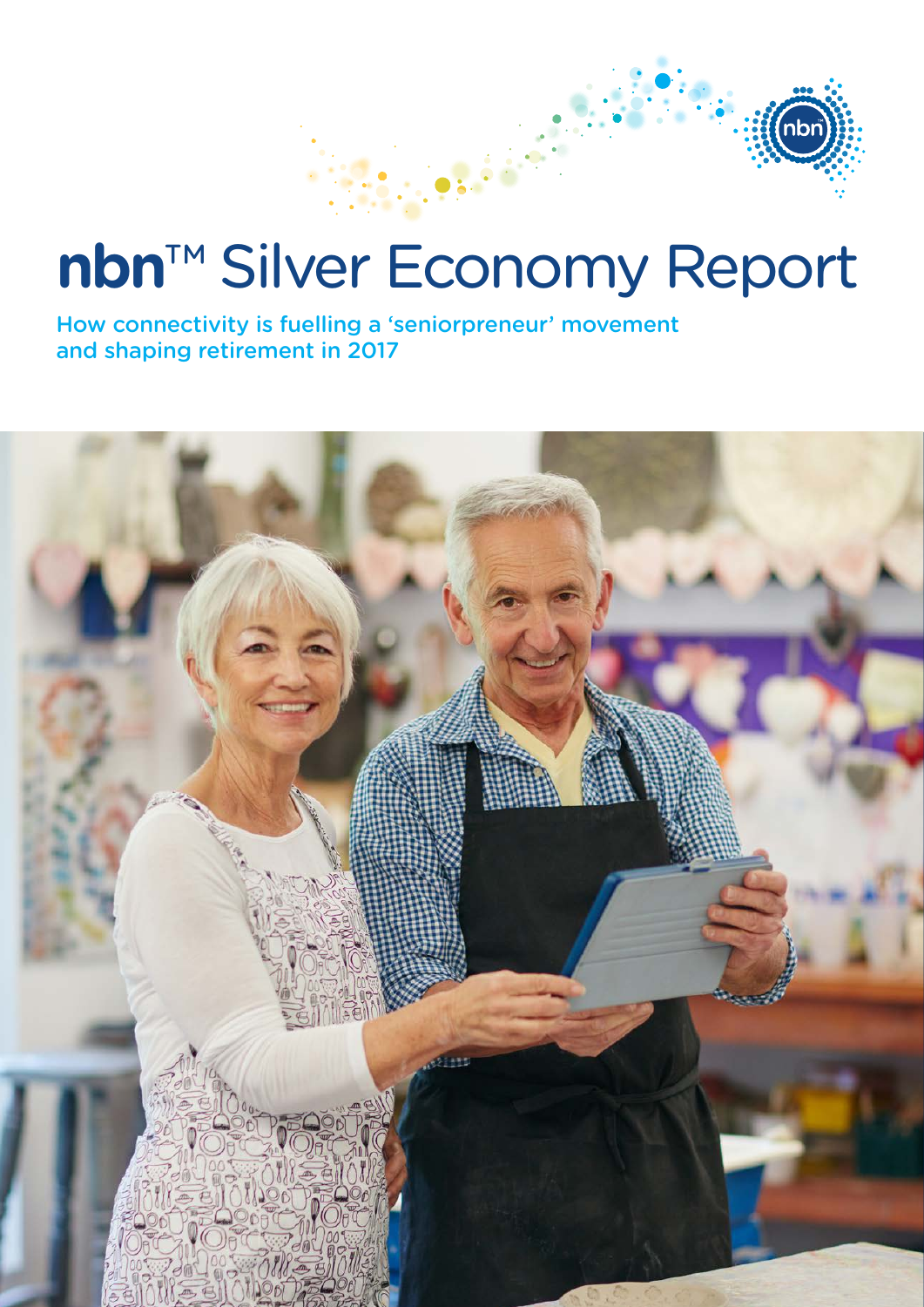# **Contents**

- Foreword by Dr Alex Maritz, Professor of Entrepreneurship, La Trobe University 03
- 'Seniorpreneurs' emerge from retirement The new silver economy  $\overline{06}$  $\boxed{04}$
- Meet the 'seniorpreneurs' harnessing connectivity to re-write life's next chapters  $07$
- Demystifying 'seniorpreneurship' for Australians  $\log$



#### About this report:

This report was developed by nbn, the company building Australia's broadband network and includes expert commentary and data analysis from Dr Alex Maritz, Professor of Entrepreneurship, La Trobe University.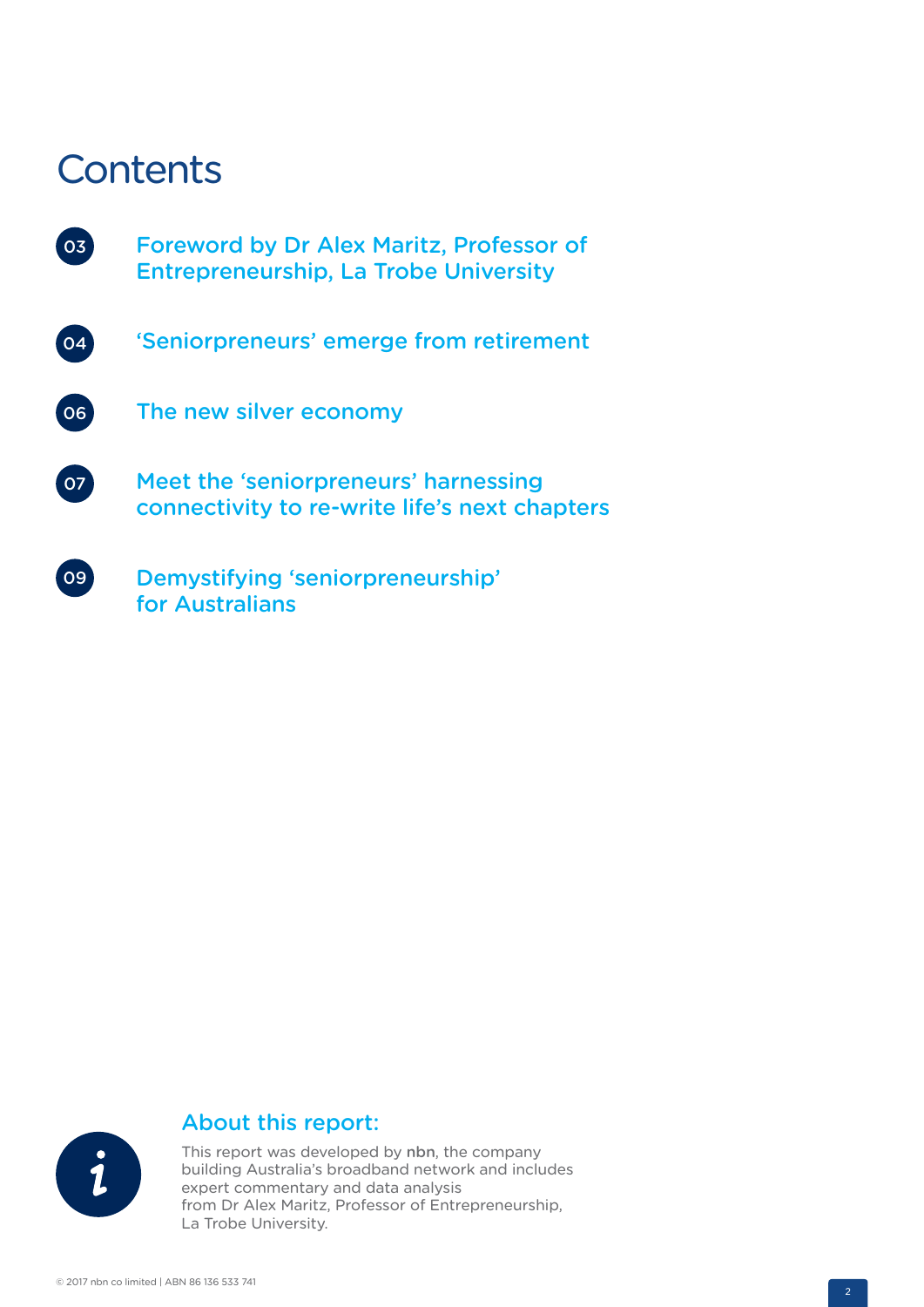# Foreword by Dr Alex Maritz, Professor of Entrepreneurship, La Trobe University.

With an international reputation in

entrepreneurship education (learning and teaching, research and practice) Dr Alex is best known in Australia for his work in the senior entrepreneur space and sits on the editorial board for leading journals in the discipline.

#### For more information about Dr Alex Maritz visit: http://www.latrobe.edu.au/business/about/staff/ profile?uname=AMaritz

'Seniorpreneurs', often regarded as a late career alternative, represent the fastest growing segment of entrepreneurship internationally and in Australia; with the demographic boasting an increased startup rate 54 per cent higher than its younger counterparts.

The next wave of this phenomenon is currently evolving, as online connectivity revolutionises how Australians spend their golden years; swapping gardening for startups, as access to fast and reliable internet allows seniors to access a wealth of online tools, education resources and applications.

Not only do these seniorpreneurs contribute \$11.9 billion per annum to the Australian economy in over 379,000 businesses, they launch approximately 14,000 new businesses each year and actively contribute to fiscal, social, health, active ageing and lifestyle outcomes in their communities.

Boomer entrepreneurs start their own business in light of either being pulled or pushed depending on their individual circumstances surrounding money, time and experience.

'Seniorpreneurs' refers to those seniors considering starting a business as a late-career alternative, motivated by factors such as an attractive work-life balance, flexible work environment or as a means to supplement a preferred lifestyle. The latter refers to those seniors having no other choice but to supplement income due to necessity.

These entrepreneurs may be pulled or pushed into self-employment, however their entrepreneurship is often not just an economic phenomenon; with research showing keeping mentally stimulated,



Dr Alex Maritz is a Professor of Entrepreneurship, La Trobe University.

staying physically active, contributing to society and lifting self-confidence are all motivating factors contributing to the trend.

Irrespective of pull and push mechanisms, a third (34 per cent) of all young businesses in Australia are now led by 'seniorpreneurs'; over a third (35 per cent) of them are serial or portfolio entrepreneurs.

With a lifetime of experience behind them, seniors are more capable of starting a business than their younger peers; having more developed networks, better business experience, superior technical and managerial skills and almost double the industry experience.

In this report we meet a few 'seniorpreneurs', and provide tips to turn your retirement into a renaissance.



"Seniors achieve higher business success rates than their younger counterparts, one in three are serial entrepreneurs, they are less volatile, their ventures are more profitable, they invest in their startups with larger accumulated wealth and use their human capital to produce income for their own needs and benefit the overall economy."

Dr Alex Maritz, Professor of Entrepreneurship, La Trobe University.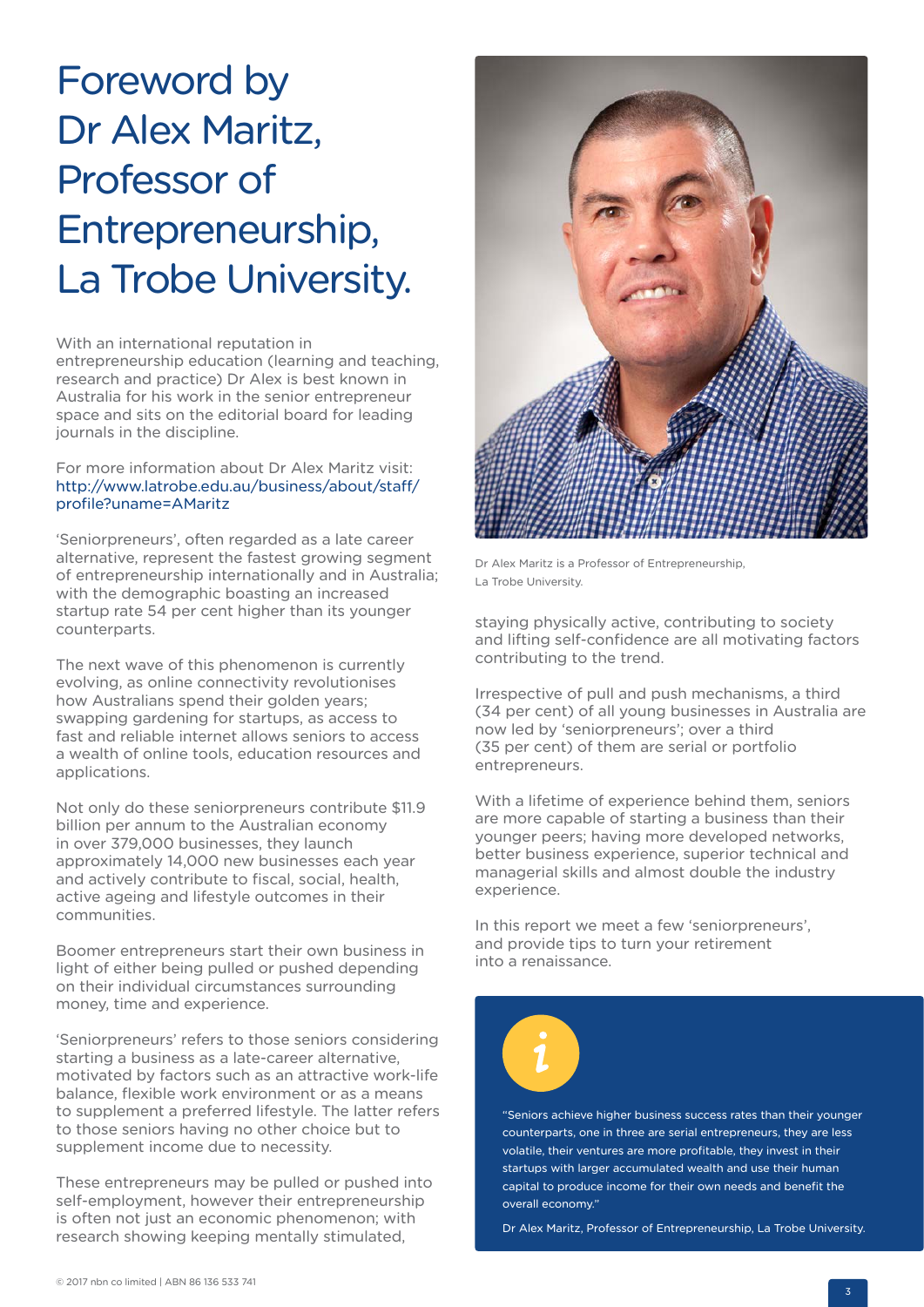# 'Seniorpreneurs' emerge from retirement

#### **Connectivity revolutionising how Aussies are spending their golden years.**

Renewed by their active lives ahead, retirees are rewriting the ageist stereotypes. Ditching the retirement routine of golf, garden, rinse and repeat to launch into new and exciting life chapters. Harnessing increased connectivity and access to online tools and resources powered by the nbn™ network, a new wave of older Aussies are pursuing passion projects and starting new business ventures from home.

Refusing to hang up their hat, new research has found that more than half of over 50 year olds have considered starting a business; with almost two thirds agreeing there are no barriers to seniors wanting to engage in startup activities and more than half claiming they would employ a mainly online model for their business venture.



With a plethora of business resources now available at the click of a mouse, Aussies are harnessing online tutorials, online video tutorials and online 'how to' articles and listicles to source inspiration and turn their business dreams into reality.



This entrepreneurial spirit has grown from a desire to earn an income, pursue passion projects, keep mentally stimulated and self-employed and remain physically active.



Looking across the nation, seniors in Queensland are the most motivated by money, with over three quarters agreeing that earning an income is the biggest motivating factor; while seniors in Tasmania are driven by the desire to be self-employed and seniors in South Australia want pursue a passion.



The majority of Australians aged 50 – 65 years old admit they would like to be their own boss and believe they already possess the skills necessary to engage in startup activity; agreeing they have the technical and business skills required to get their business off the ground.



'Seniorpreneur' is a term coined by Dr Alex Maritz, Professor of Entrepreneurship, La Trobe University to describe Australians 60 years or older who have or are considering starting their own business either pre or post retirement.

Dr Alex Maritz calculates Australian business owners over 60 are contributing an additional \$11.9 billion to the Australian Gross Domestic Product each year through their business ventures; a number he predicts will grow as access to reliable broadband via the nbn™ network continues to roll-out across the nation.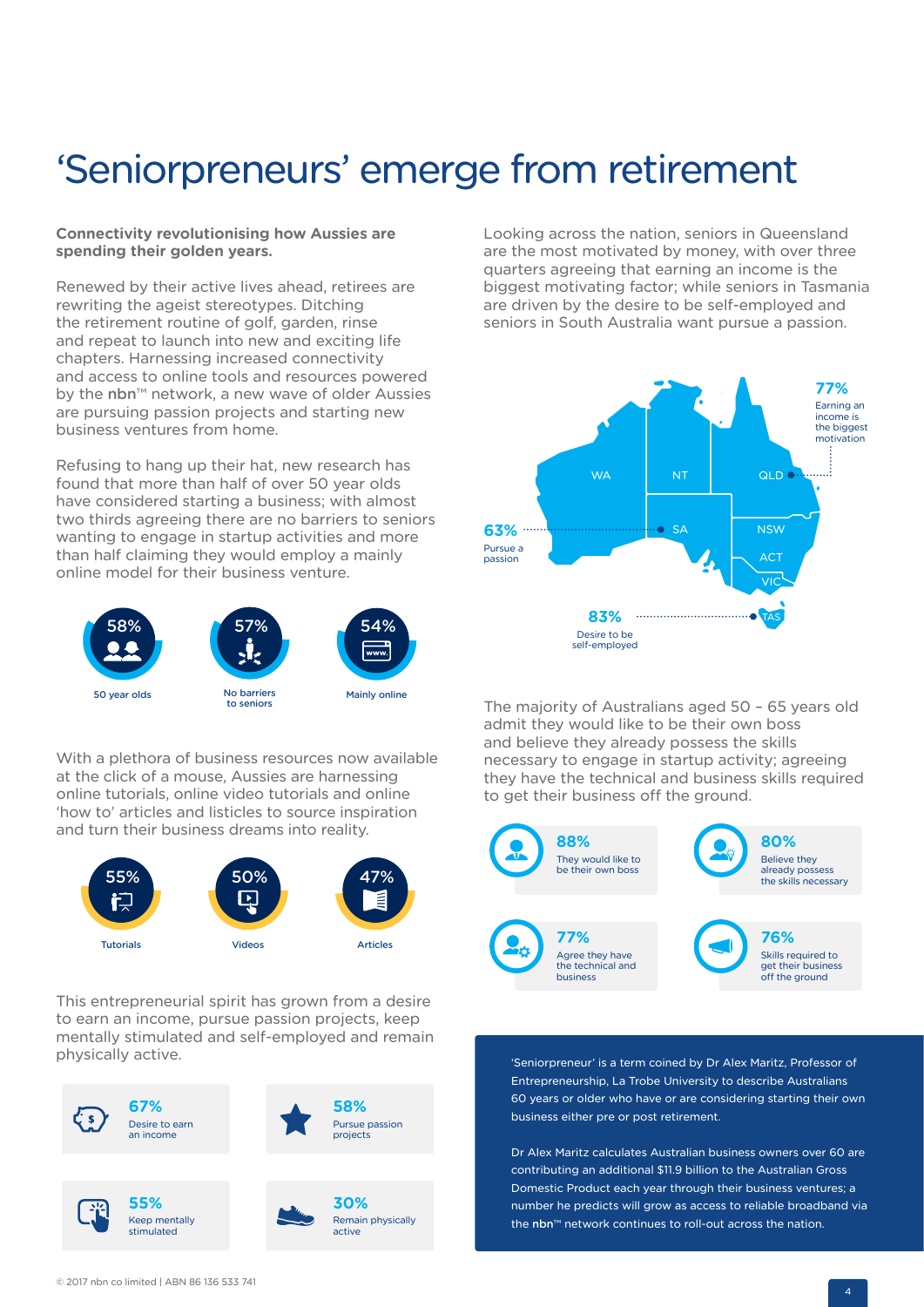## The 'seniorpreneur' movement

### 58%

Australians aged 60 and over have considered starting a business

### 379,000

Businesses are currently operated by 'seniorpreneurs'

### 14,000

New businesses emerging from Australians over 60 in 2016; a 54 per cent higher startup rate than their younger counterparts

#### Key business motivators

**Aussie entrepreneurs rank the top reasons for starting a business or passion point from home** 



### Startup drivers across the state

**Australian states are motivated differently when it comes to business.**

### Booming business sectors

**Aussies considering starting an online business rank top industries of interest.**

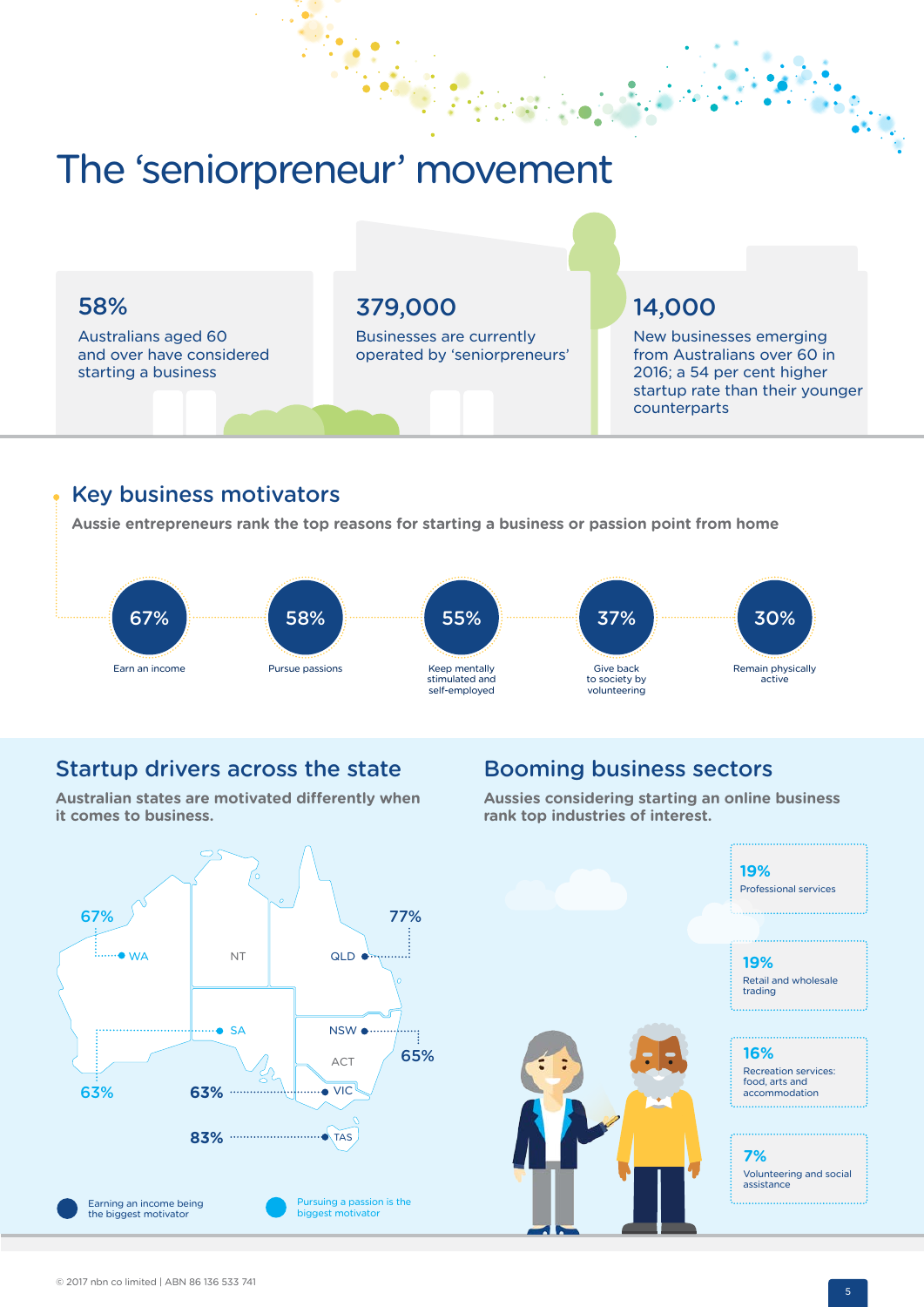# The new silver economy

**Immersing in the digital world, contributing to society and pursing passion projects.**

More tech-savvy than ever before, research reveals that seniors are harnessing more than one connected device in the home, with Aussies aged 50 – 65 years old owning an average of five connected devices and over a third spending 3 – 4 hours online every day. **25%**



Having the internet at home is giving people a sense of empowerment, with almost three quarters agreeing they're equipped and confident to engage in startup activities.



**73%** Agree they're equipped and confident to engage in startup activities.

> Access to fast internet at home is giving Aussie seniors the confidence and tools they need to redefine retirement and opening up a world of new possibilities, with a simple click of a mouse.

While thousands of older Australians are considering starting their own small business to make use of their creativity and are driven by the desire to become their own boss and keep mentally stimulated.



Australian seniors are motivated by more than money when it comes to starting new business ventures to bolster retirement earnings, with over half agreeing they want to start a business to contribute to society, lift their self-confidence and combat feelings of isolation and loneliness.





Want to contribute to society

**23%** Motivated to lift their self confidence



Look to combat feelings of isolation and loneliness

Increased connectivity is also enabling seniors to continue their education, with two thirds revealing they prefer to head online to satisfy their education needs and over a quarter considering studying through TAFE online.



#### Boosting self-esteem and empowering seniors across the nation

Having access to reliable broadband at home is equipping seniors for the new retirement.



**73%** Feel equipped and confident to start a new business



**61%** Agree studying online is the preferred way of satisfying their education needs



**28%** Admit they would consider up-skilling through TAFE online

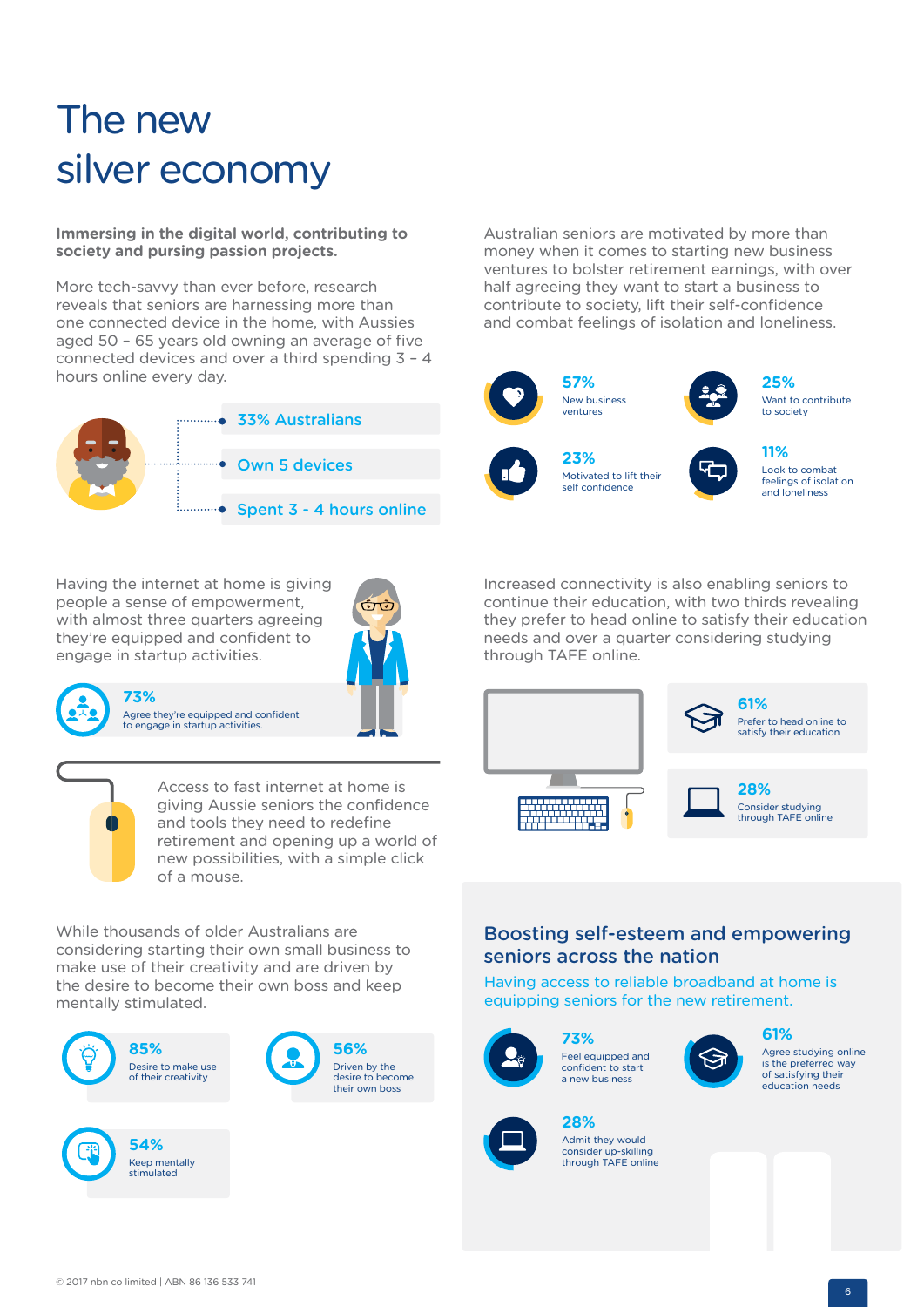# Meet the 'seniorpreneurs' harnessing connectivity to re-write life's next chapters

From nurse to app developer

**Julie Misson is a nurse who took her passion for health and healthcare to the next level in a venture that sees her create healthcare apps for organisations. Having produced hundreds of software applications in her time, Julie is using the nbn™ network to run a plethora of online software to build apps for her clients.**

"I worked in palliative care for over twenty years and have always been passionate about improving the quality of life of those facing challenging health conditions and diseases.

I have also worked in IT and four years ago, I decided to combine my love and passion for healthcare with my IT skills to help medical professionals develop technology that aids the health of others.

I've always considered myself a nurse by trade and nerd by nature and I've really been able to live that personal mantra through app development. Since retiring from the patient-side of nursing, I have been able to start playing with app development and started this journey about four years ago, however it has only been a focal point of mine in the past 12 months.

Having access to reliable internet via the nbn<sup>™</sup> network has been revolutionary to my business as I am able to work from home and can work seamlessly between high bandwidth applications and software, without unexpected shutdowns and buffering.

As an app developer I use an array of programs to help design and organise my work including; Trello, Microsoft 365 Pipe Drive, Envato Elements and Zepplin."



via the **nbn**™ network has been revolutionary to my business as I am able to work from home

, ,

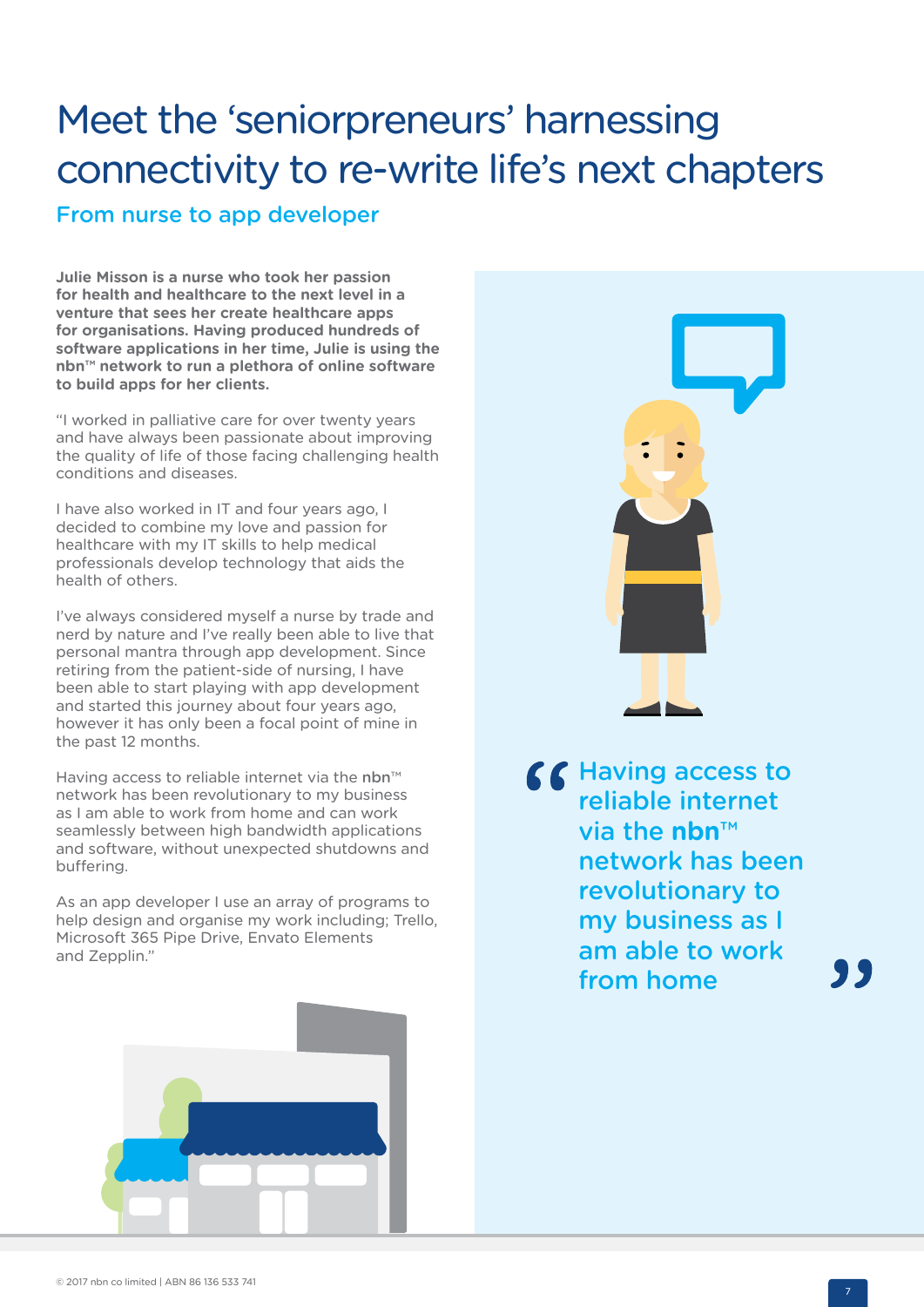### From university academic to international puppeteer

**Glenn is a retired academic who evolved his love for interactive learning into a full-time ventriloquist career. Now performing around the state, Glenn uses the nbn™ network to promote his business, communicate with clients and learn new performance techniques online.** 

"I have always enjoyed entertaining people through drama and my efforts and alternative teaching methods have been nationally recognised in the education industry.

Being able to extend my drama legacy beyond the lecture hall through ventriloquism was a real game changer for me, as it has allowed me to pursue my passion and create a successful business in doing so!

I always employed interactive techniques to keep my students engaged throughout my lectures, however it wasn't until my Doctorate that the true powers of drama in helping students learn were revealed. After seeing the positive effects of drama techniques in teaching firsthand I started to integrate puppetry into my lectures and developed an interest for ventriloquism.

I'm now retired and tour around the state with puppeteering acts, which sees me perform to a range of different audiences. Increased connectivity from the nbn™ network has allowed me to elevate myself onto the international stage as I am able to utilise different online tools to connect and collaborate with international ventriloquist groups, learn new skills and techniques for my acts and promote myself to a global audience by publishing my videos online.

Access to reliable internet also allows me to improve my business efficiencies, as I can share large files with my clients, upload videos and multimedia files and communicate with my co-comedy writer and music director with ease".





66 Increased connectivity from the **nbn**™ network has allowed me to elevate myself onto the international stage 99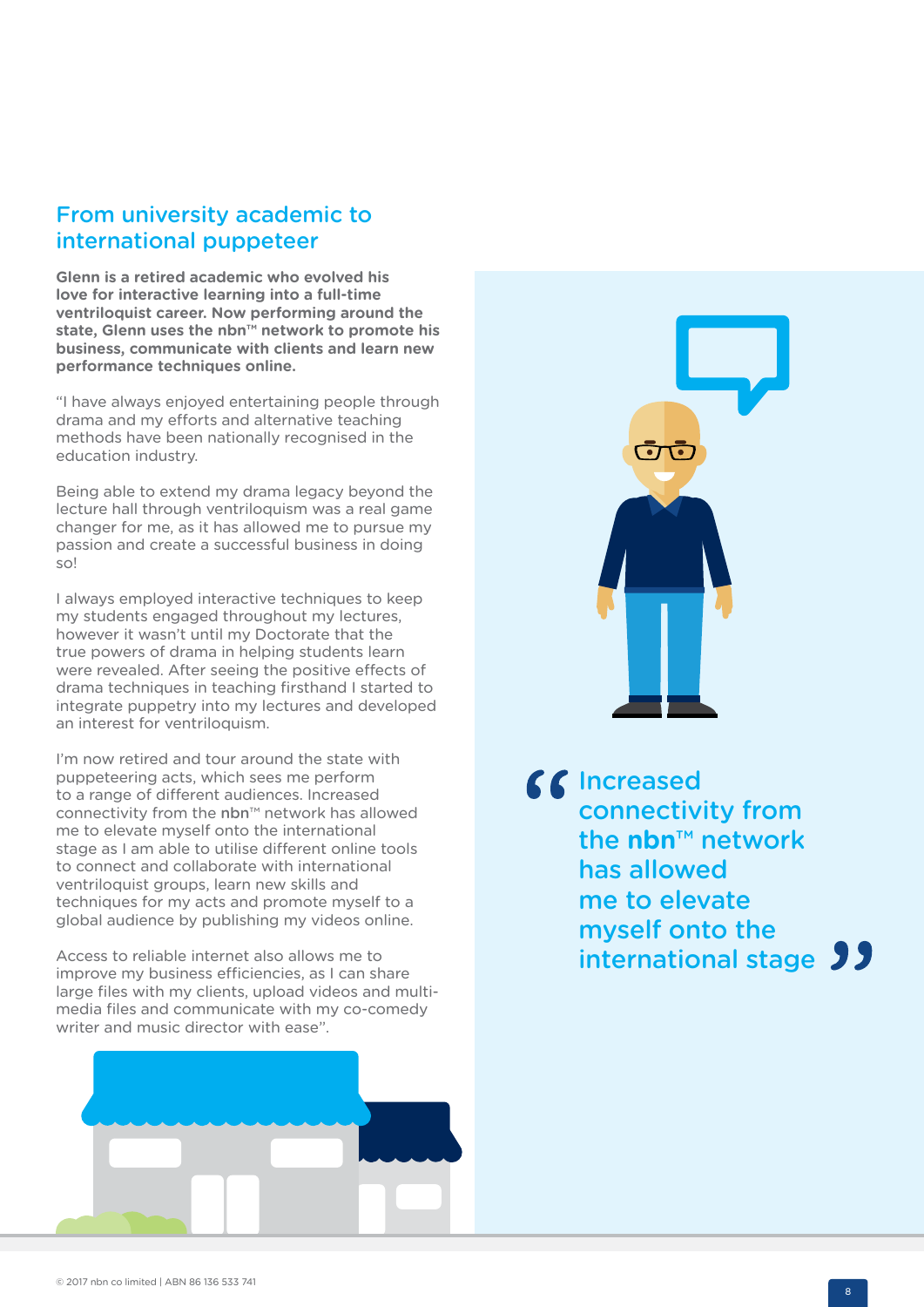# Demystifying seniorpreneurship for Australians

**Over two thirds (68 per cent) of seniors agree there is a lack of information on how to start a new business or pursue a new passion.**

Whether you want to start a business to pursue a passion, fulfil your dreams of being self-employed or to contribute to society; there is limitless opportunities online for seniors to help turn their business ambitions into realities.

As increased connectivity powered by the nbn™ network continues to roll-out across the nation, there is no shortage of online resources senior Australians can embrace.

### Top tips for Aussie retirees

#### 1. Hone in on your passion

With a lifetime of experience behind them, there is no shortage of areas or industries that seniors could operate within and developing a passion or hobby into a startup idea will ensure seniors love their work and are motivated to succeed.

As with any business idea, risk vs. reward is always a consideration that needs to be taken into account; however in today's agile online market there is a business model and market for even the most niche ideas.

#### 2. Harness connected tools

Today Australians can access a wealth of information by a simple click of a mouse. Seniors should harness the limitless opportunities that can be found online, with business inspiration, tutorials, educational resources and support networks and groups all accessible from your living room.

Stop thinking and start doing! The more seniors start researching, speaking to likeminded people and learning about the tools available, the easier it will be to turn dreams into reality.

#### 3. Look to up-skill

We never stop learning and age doesn't have to stop you from learning new or brushing up existing skills. Whether you want to register for an online TAFE, University or RTOs course or looking for something less formal – there is no shortage of options for Australian seniors looking to learn new skills.

#### 4. Connect with support networks and groups

There is nothing more important than building a network of like-minded people when looking to start a business. Networking with other seniors who are also hoping to engage in start-up activities will enable you to share learnings, experiences and event tips.

#### 5. Join a club for support

The Senior Learning Network (SLN) – is an organisation founded off the very acknowledgement that there is an appetite for continuous learning from retired citizens. SLN has a variety of programs and uses Zoom Video Conferencing technology, meaning seniors can join interactive and live classes from the comfort of their own home.

#### • **Australian Seniors Computer Clubs Association (ASCCA)**

With over 150 affiliated clubs across Australia there is a plethora of clubs designed to help seniors learn how to be more computer literate. Courses vary each month and there is also offer a Government funded Broadband for Seniors program, which provides seniors with free training on how to use the internet and set up an email account.

#### • **Seniorpreneurs.org.au**

With a mission of creating awareness of the business, social and career opportunities and possibilities for seniors across Australia and New Zealand Seniorpreneurs.org.au is a highly recommended network for Australian seniors wanting to get a start-up off the ground. With over 2,000 members nationwide and free learning facilities seniors wanting to turn their business dreams into realities should look to utilise this strong support network.